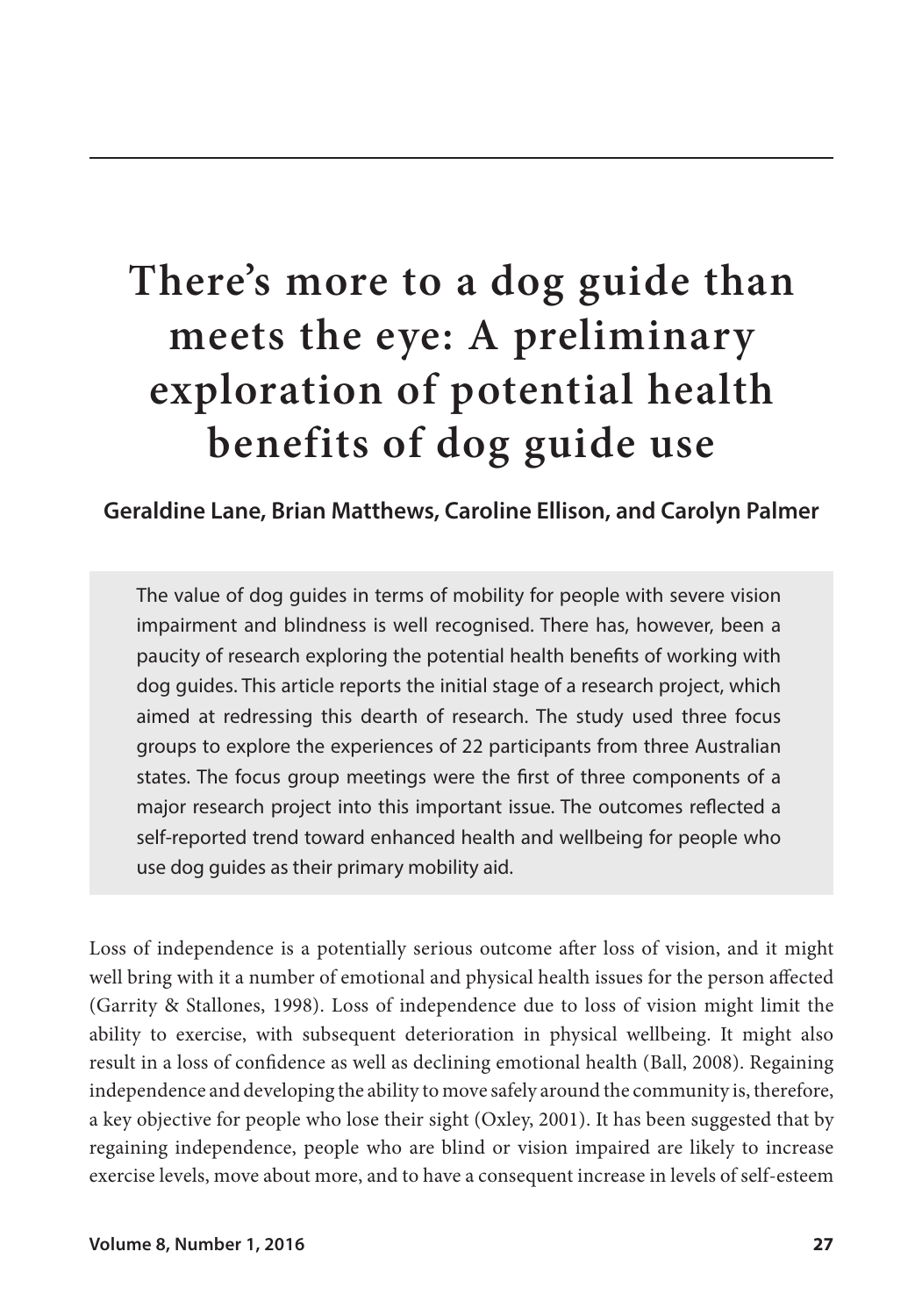and self-confidence (Lloyd, La Grow, Stafford, & Budge, 2008a; Lloyd, La Grow, Stafford, & Budge, 2008b; Lloyd, La Grow, Stafford, & Budge, 2009; Oxley, 2001).

Severe vision impairment restricts an individual's ability to travel safely and independently in both the physical and social environment (Griffin-Shirley, Trusty, & Rickard, 2000). There can also be difficulties in moving about familiar and unfamiliar environments (Sánchez & Sáenz, 2010) and in exercising control over situations that could be hazardous (Griffin-Shirley et al., 2000). Wiggett-Barnard and Steel (2008) pointed out that individuals who are severely vision impaired face "a myriad of social and physical challenges" (p. 1014) and they suggested the need for mobility aids to enable safe and independent travel.

Mobility aids for people who are vision impaired range from the long cane to such electronic devices as the UltraCane, the Miniguide, or the Trekker (a GPS navigational system) (Ball, 2008). Smith and Penrod (2010) explained that long canes and dog guides are considered to be 'primary' mobility aids, while electronic mobility aids are considered as 'secondary' aids. Dog guides are particularly useful as a primary mobility aid because they assist their handlers to avoid obstacles, as well as providing additional safety factors when crossing roads or when cyclists are using the footpath (The Guide Dogs for the Blind Association, UK, 2014).

Dog guides are acknowledged as a good choice of mobility aid for many. However, while a range of literature exists regarding companion animals and their role in improving the health of their owners (Friedman, Thomas, & Eddy, 2000; Garrity & Stallones, 1998) little systematic literature surrounds the potential health implications related to dog guide mobility. Garrity and Stallones (1998) have investigated emotional wellbeing that might be realised as a result of owning a companion animal, and found that a sense of wellbeing was enhanced in people who owned a companion animal. Similar work was undertaken by Friedman et al. (2000), who explored the potential emotional and physical benefits to health that might be associated with owning a companion animal and the ways these influences can provide some benefit to the health of the owner. Their study found that cardiovascular health was enhanced in people who owned a companion animal when compared with a control group who did not own a pet (Friedman et al., 2000).

In undertaking the current study, which was a pilot for a subsequent more extensive study, the researchers began to redress the paucity of research available in relation to dog guides and the potential health benefits to their human handlers in the Australian context. Researchers used focus group meetings to provide information on the lived experiences of the participants involved (Denzin & Lincoln, 2005; Lloyd et al., 2009). This approach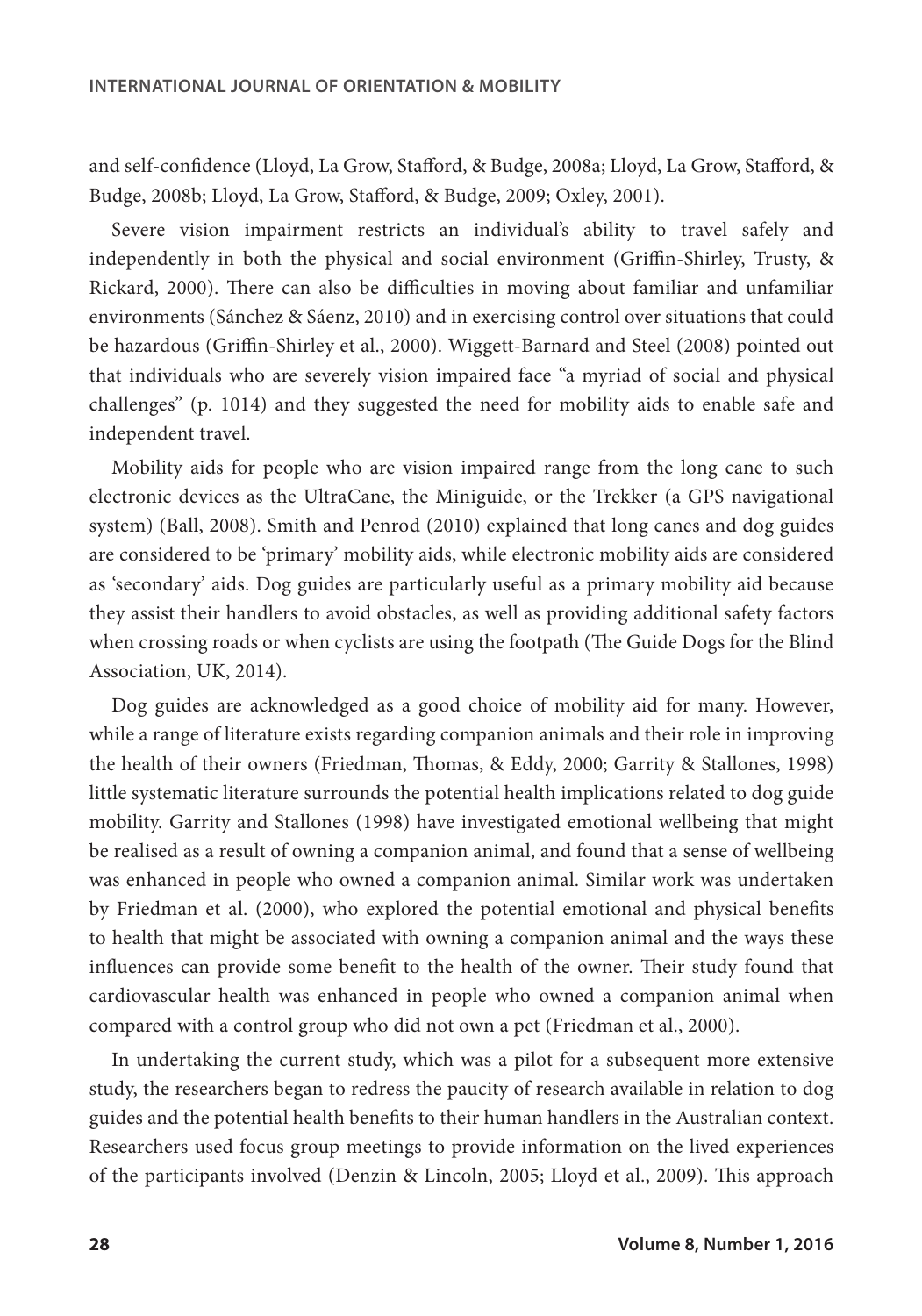appears to be an appropriate way to gain the perceptions of a range of people with severe vision impairment in a supportive setting (Lloyd et al., 2009; Silverman, 2006).

## **METHOD**

The research was conducted in stages. An initial focus group meeting was held in Western Australia, followed by two further focus group meetings, one in New South Wales and one in Queensland, with a total of 22 participants attending. An initial call for volunteer participants was made via email and social media groups through three agencies: Seeing Eye Dogs Australia (SEDA), Blind Citizens Australia (BCA), and Blind Citizens Western Australia (BCWA). Each group consisted of a maximum of eight participants as this was considered to be a manageable number for a focus group meeting (Denzin & Lincoln, 2005). Some respondents who answered a call for focus group participation were not selected due to the number of participants having reached the researcher-defined maximum. All participants who attended a focus group meeting were either legally blind (*n=19*) or totally blind (*n=3*).

The initial focus group meeting held in Western Australia was attended by seven participants. This meeting allowed testing of the suitability of the questions and was useful as it permitted the researchers to gain initial participant impressions. Two more focus group meetings were then held, one in Queensland (seven participants) and the other in New South Wales (eight participants). Including participation from across Australia provided opinion from a range of people from diverse backgrounds.

Although a guideline format and questioning process were used for the focus group meetings, the participants were given the opportunity to provide individual opinions and information in addition to answering of the structured questions. If relevant additional information was highlighted by participants, further discussion of the issues that were raised was encouraged. The primary focus of the basic questioning, however, was completed in all groups and all of the guideline questions were asked and answered (Denzin & Lincoln, 2005).

The questions around which each meeting focused were:

- 1. How long have you been using a dog guide?
- 2. How would you compare dog guide mobility to other mobility aids?
- 3. What do you like about your preferred mobility aid?
- 4. What do you dislike about your preferred mobility aid?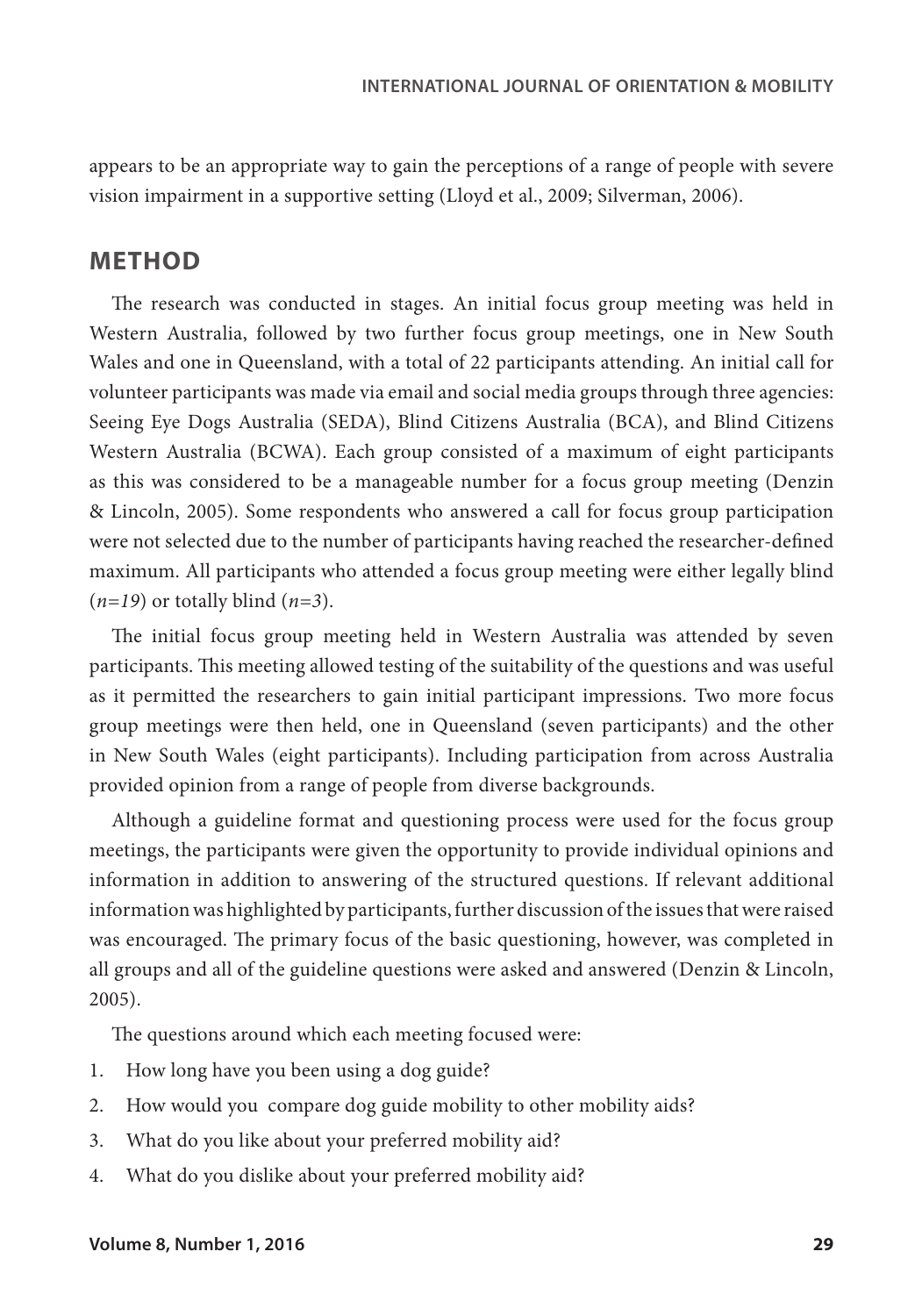5. Have you noted any changes in your quality of life since you began using a dog guide? Please explain.

Most questions posed were open-ended allowing the participants to provide detailed responses.

#### **PARTICIPANTS**

Twenty-two (22) participants were involved in focus group meetings. Eight had been set as the maximum number for each group as this was considered a manageable number for this type of research (Denzin & Lincoln, 2005). Any person with severe vision impairment was considered eligible for involvement. The only applicants excluded were those who applied once group numbers were finalised. Participants were aged between 32 and 62 years with a mean age of 41 years. Nineteen (19) were 'legally blind' and three were totally blind. There were 15 females and seven males in the groups, evenly balanced across states.

# **DATA COLLECTION**

The principal researcher facilitated all focus group meetings and took detailed notes on a braille notetaker as well as audiotaping each meeting. Responses were checked with the participants at 15-minute intervals to ensure that quoted statements attributed to individuals were correctly recorded. A summary of the transcripts was provided to all participants to check for accuracy within two weeks of the conclusion of each meeting.

The focus group meetings aimed at generating a convivial and social atmosphere in order to relax participants. At the initial focus group meeting in Western Australia, the opening discussion began with the question regarding choice of mobility aid. This was considered to be a suitable question to open discussions with as it was not 'personal' and it had been used successfully in other similar studies using focus group meetings to collect data from people with vision impairment (Lloyd et al., 2009). As this question seemed to get the conversation flowing, the primary researcher who facilitated the focus group meetings also used this as an opening question in the two subsequent focus group meetings.

Lively discussion followed in response to the guideline questions in all focus group meetings. This allowed the principal researcher to obtain some initial impressions and to highlight areas to further examine in subsequent stages of the study. After initially using the abovementioned guiding questions, the participants were then asked to freely discuss their impressions of dog guide mobility and any associated advantages or disadvantages that they believed were inherent to this form of mobility aid. Participants were also asked whether or not their chosen mobility aid had provided any additional advantages above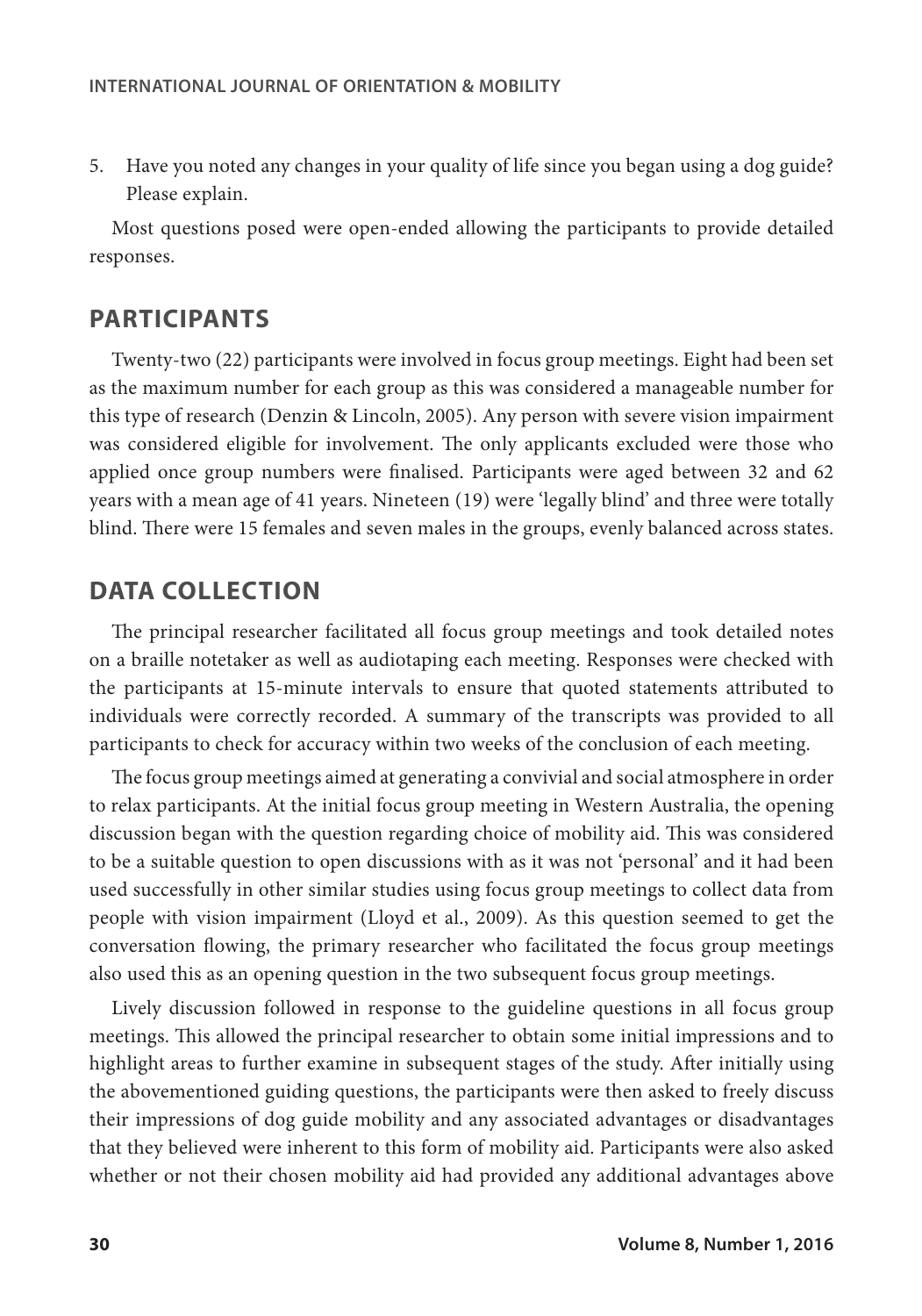and beyond mobility and, if so, why they believed this might be the case. Questioning was open-ended, where possible, to provide opportunities for expanded and novel responses to questions.

# **ANALYSIS**

After data collection, the researchers analysed the data using the two-step process suggested in Mugenda and Mugenda (1999, p. 203). That is, (a) data organisation involving collating and coding the recorded data and (b) data evaluation. The researchers evaluated the responses to each question, identified and coded the themes suggested by the data, and then analysed the content and the frequency of the themes that emerged.

# **RESULTS**

A number of trends were revealed as a result of the themes that emerged from the focus group meetings. It seemed that dog guides were perceived as promoting increased levels of independence, increased social interactions, increased levels of confidence, decreased levels of stress, an increase in levels of energy, more social interactions, a sense of camaraderie with the dog guide, and enhanced interactions with other people.

The main reasons that were presented by the handlers for their preference for working with a dog guide were listed in the following order of importance:

- (1) improved mobility
- (2) reduced feelings of isolation
- (3) increased feelings of independence
- (4) greater self-confidence, and
- (5) increased exercise potential.

The handlers uniformly reported improved and 'smoother' mobility when working with a dog guide and that they enjoyed the camaraderie they had experienced since working with their dogs. The handlers also reported that there were additional advantages to using a dog guide, for example, the ability to go out and about in a less planned manner. Handlers described the ability to be spontaneous with regard to mobility as one of the major advantages of using a dog guide as a mobility aid.

Dog guides were used for many activities and handlers reported that they enjoyed going shopping with their dogs and on social outings with friends. Travel to and from work was also a major consideration for many of the handlers, with most using their dog for workrelated activities on a daily basis. Overwhelmingly the handlers were content with their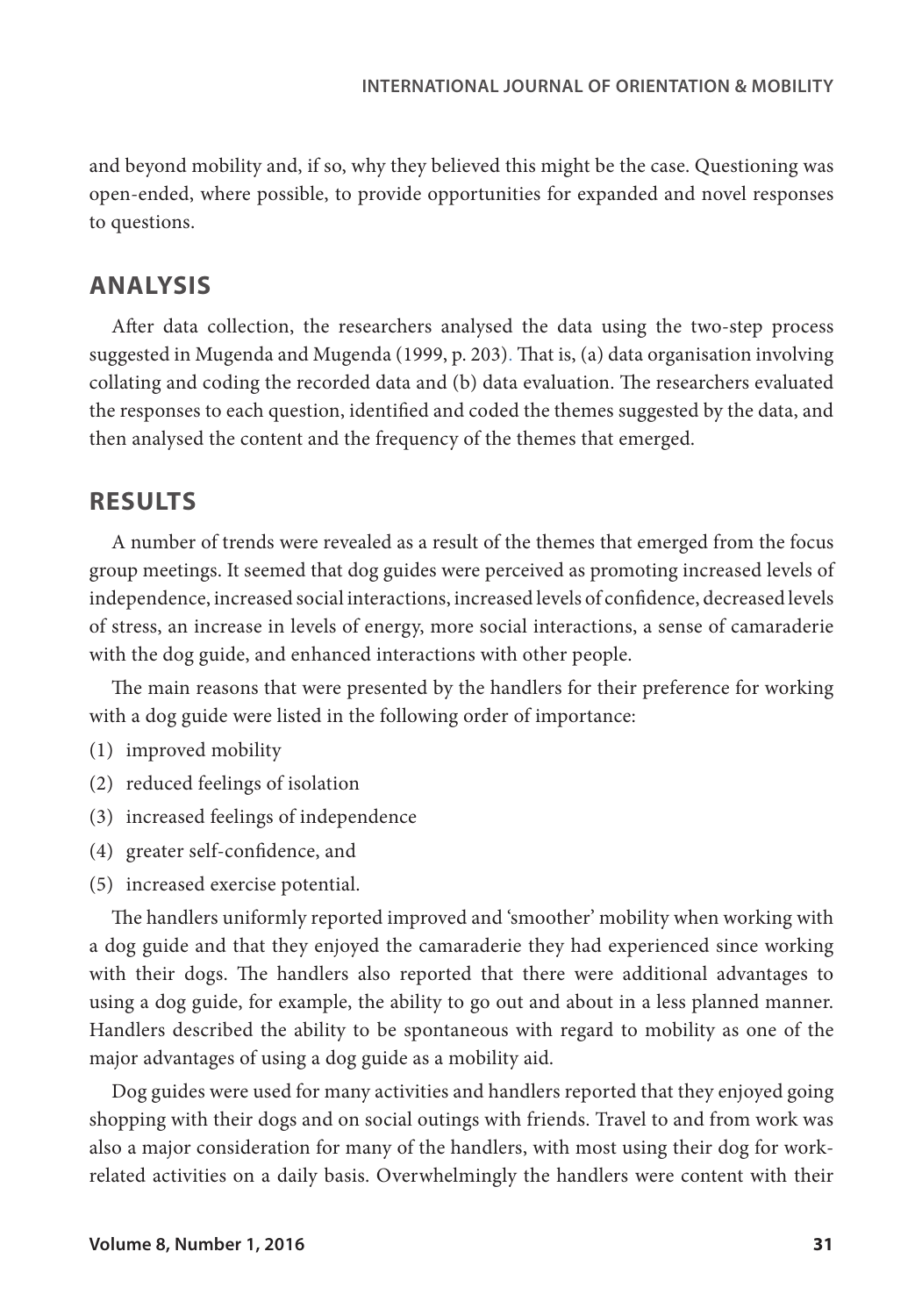# decision to use a dog and this is reflected in the following snapshot of three participant responses. One handler, Bianca (*note: pseudonyms are used to protect privacy*) mentioned:

*"I am a very content dog guide handler. I have always enjoyed the friendship that a person gets when they have a dog, so for me applying for my first dog was a logical step. I have not been disappointed in my decision as, since having dog guides, I have exercised more and been more outgoing. I am happy with my choice."*

#### Another handler, Francine, stated:

*"Since working with my dog guides, my fear of going out alone has evaporated; I am far more confident and more outgoing. I exercise more and I have lost about 10kg. I can't imagine my life without my dog guide by my side. I love the independence I feel when I am accompanied by my dog. I feel happier now than I have ever been and I can't imagine going back to using a long cane."*

#### Jake, a handler who has had three dog guides, noted:

*"I have had dog guides now for more than twenty years. I grew up using a long cane as I have been blind since birth, however when I was eighteen I applied to get a dog guide. Getting my first dog guide was life changing, I was much freer in the way in which I was able to move around and I found that this gave me a lot of extra confidence. I have also benefitted from the companionship I get from my dogs; they are wonderful company and give me the motivation to keep active. I imagine I will have dog guides for the foreseeable future."*

Consideration of potential improvement to health was a pivotal part of this research project and, hence, at the focus group meetings health was also a topic of discussion. This discussion considered the potential influence that using a dog guide as a mobility aid might have on levels of exercise, physical and psychosocial health, and emotional wellbeing. Due to the sensitive and very personal nature of health issues, an individual questioning approach was avoided (due to these being discussion forums); therefore, a more general form of questioning was used. The participants were, however, generally very forthcoming in providing input regarding discussions about health.

Improvement to health and wellbeing was reported as a major consideration for many of the handlers when they had applied for their first dog guide. All of the handlers acknowledged that they believed they would exercise more after obtaining a dog guide and reported that this assumption had been realised upon receipt of their dog. Handlers also mentioned that they hoped to obtain a positive influence on their sense of wellbeing when working with a dog guide and that this ambition had also been fulfilled. All of the handlers appeared to agree that they had had a more positive sense of emotional wellbeing since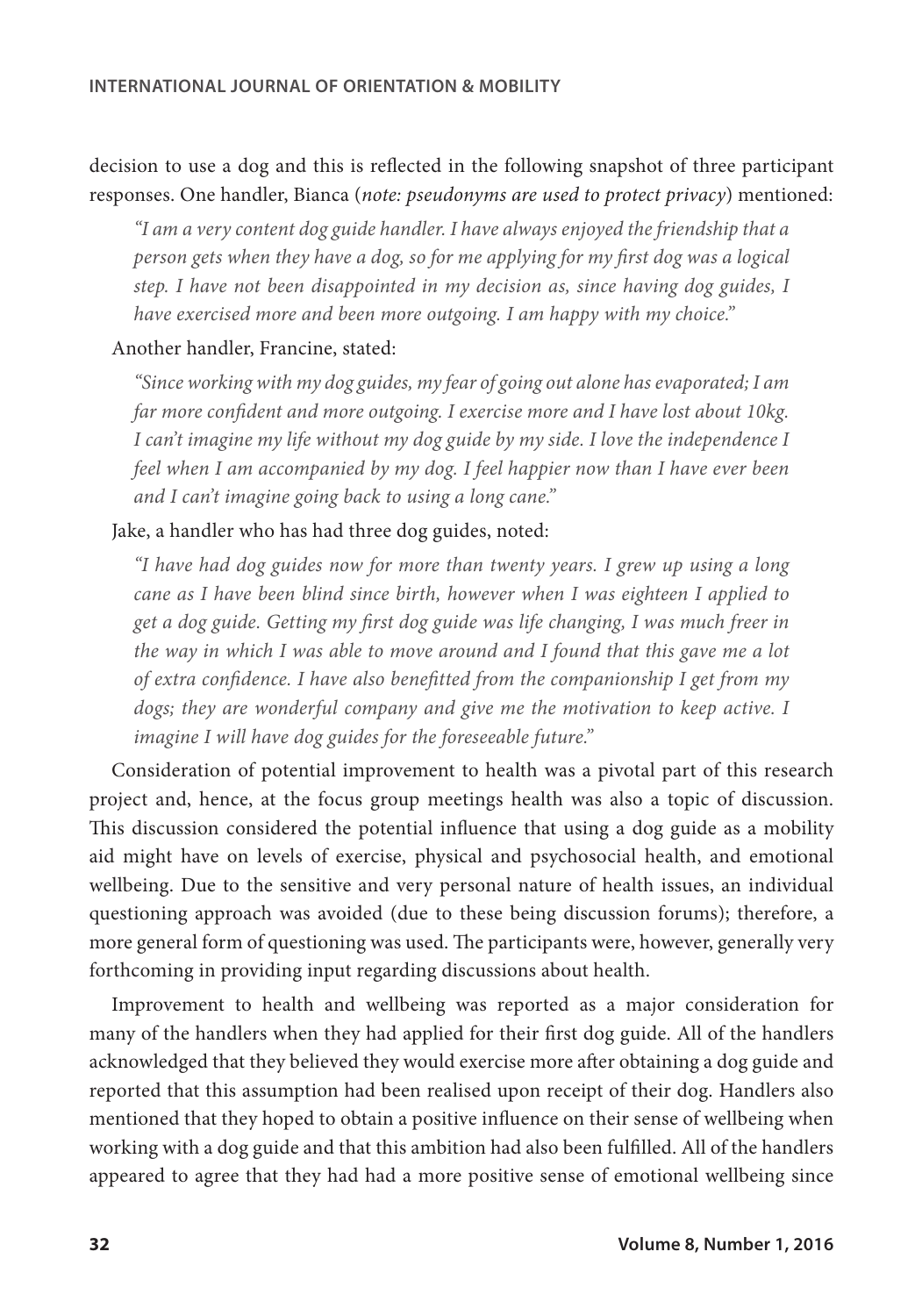obtaining their dogs and that they enjoyed the companionship offered by their dog. One handler, Felicity, summed up her feelings by stating:

*"Before getting my first dog guide I was very lonely. Since having dogs, I have got out and about more and I have joined a number of clubs, so loneliness is no longer an issue for me. All in all, I think the extra exercise and reduction in loneliness have helped to enhance my health and wellbeing."*

The disadvantages of dog guides were reported, such as cleaning up after the dog, and advantages and disadvantages of long cane use were also discussed as all participants had previously used a long cane as their primary mobility aid. However, working with a dog guide appeared to be overwhelmingly linked by the dog guide handlers to improved fitness, improvement in emotional and physical health, enhanced levels of self-esteem, and increased levels of social engagement.

# **DISCUSSION**

One of the essential considerations when conducting focus group meetings is to examine preliminary responses and develop areas for further consideration (Krueger & Casey, 2009). The themes revealed as a result of the focus group meetings were that the participants were extremely interested in discussing the advantages and disadvantages of using a dog guide, and they were also interested in disclosing lifestyle gains, and improved health potential.

The information gained from the 22 dog guide handlers allowed the researchers to identify some of the changes that working with a dog guide had made to the handler's life. This information helped identify areas that needed to be further examined in subsequent research activities.

Discussions highlighted improved mobility and increased independence since working with a dog guide. The handlers also repeatedly discussed additional benefits including: increased exercise potential and self-confidence and a reduction of feelings of loneliness due to the companionship they shared with their dogs. These findings provided some confirmation of previous anecdotal and published research which reported a potential for health improvement that might be attributed to the use of dog guides by people with vision impairment (Miner, 2001; Refson, Jackson, Dusoir, & Archer, 1999; Lloyd et al., 2008 a & b; Lloyd et al., 2009).

Importantly, this research provided an opportunity for the voice of dog guide users to be heard. Group members expressed their views about how it feels to be a dog guide user and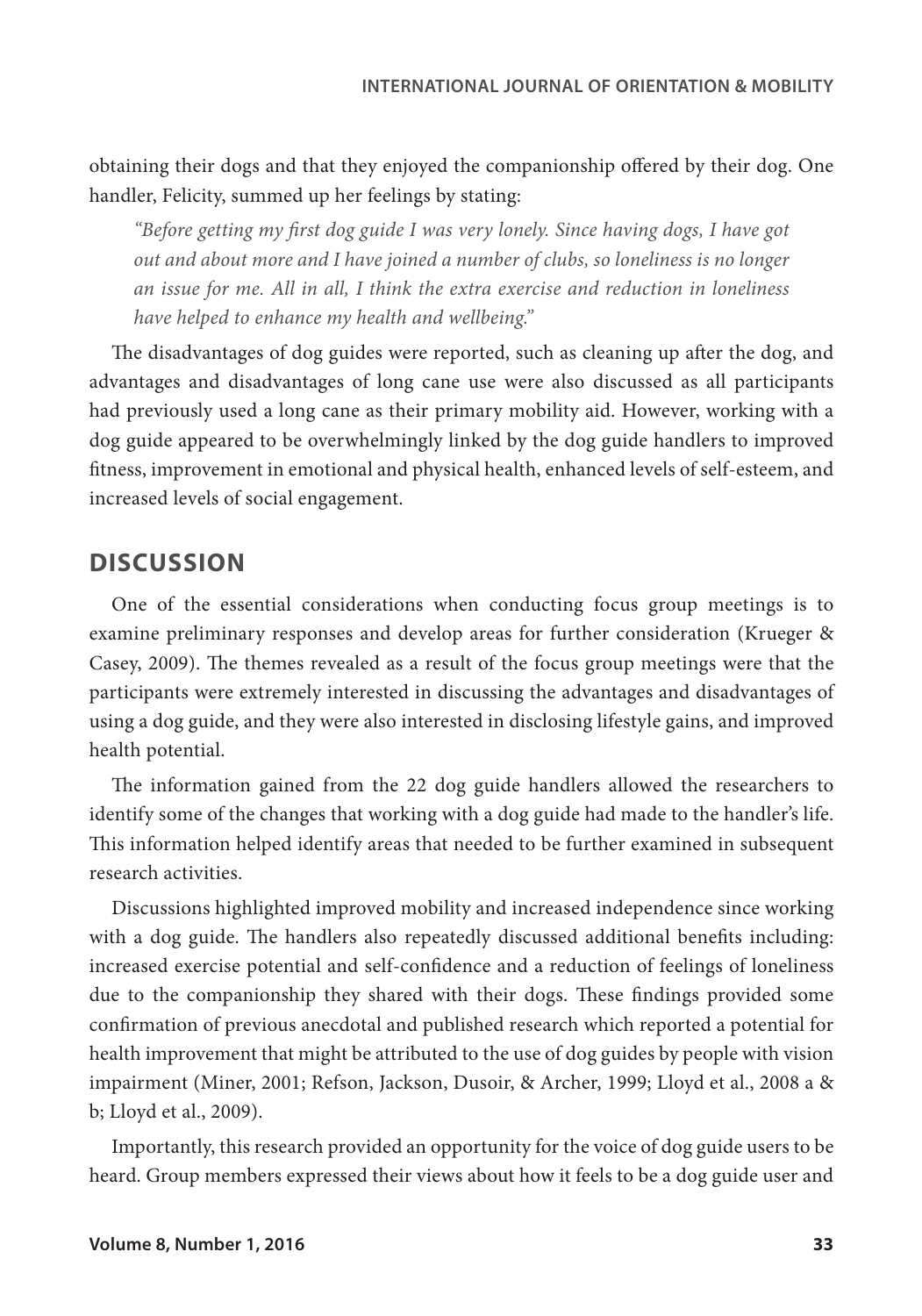it was clear that they felt validated by the consensus of views expressed and appreciated the opportunity to voice their opinions.

## **CONCLUSION**

This study showed the value of using focus group discussions to sharpen researchers' views on the lived experience of people with vision impairment in relation to using a dog guide and the potential for benefits in addition to the obvious mobility aspect. The themes identified were consistent with those expressed in similar research by Whitmarsh (2005) and Lloyd et al. (2009) as well as the anecdotal reports of people with vision impairment and the professionals who support them.

In summary, the focus groups provided support to the view that the benefits of dog guide use go beyond simply assisting mobility. Additional gains such as increased levels of exercise, more flexible and spontaneous interaction with the community surrounding them, and improvements in both mental health, and perceived self-esteem were repeatedly stated.

Further studies are recommended to explore the experiences of more dog guide handlers from a range of settings within Australia and overseas. It might be that those who were willing to be involved in focus group settings were those who had already perceived the most general benefit for the dog-guide relationship. There might also be disadvantages to dog guide handling that have not been identified because of the small sample of participants or there might be other advantages that have not yet been described. The current researchers will be exploring these issues with larger sample sizes using questionnaires and face-toface interviews to clarify these issues and provide additional useful information. This information can then be used to advise prospective dog guide handlers and to promote optimal services for people with vision impairment.

# **ACKNOWLEDGEMENTS**

The researchers wish to acknowledge the support of Blind Citizens Australia, Blind Citizens Western Australia, and Seeing Eye Dogs Australia for their valuable support in helping to promote and recruit dog guide handlers for this project. The researchers also wish to acknowledge the support of the individual dog guide handlers who gave freely of their time in order to support this research.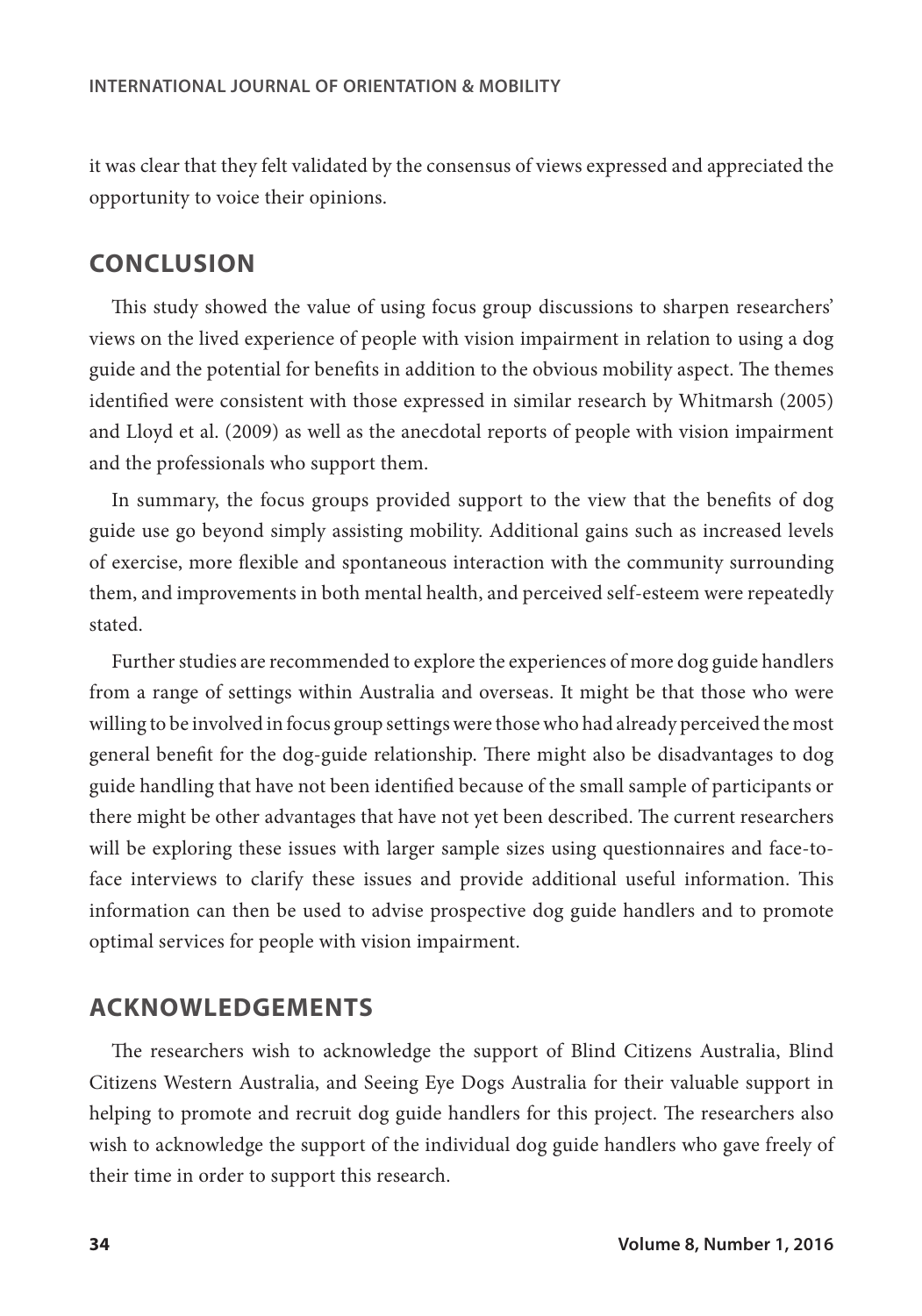## **REFERENCES**

- Ball, E. (2008). Electronic travel aids: An assessment. In M. A. Hersch, & M. A. Johnson (Eds.), *Assistive technology for visually impaired and blind people* (pp. 289-321). London: Springer.
- Denzin, N., & Lincoln, Y. S. (Eds.). (2005). *Handbook of qualitative research* (3rd ed.)*.*  Thousand Oaks: Sage.
- Friedman, E., Thomas, S. A., & Eddy, T. J. (2000). Companion animals and human health: Physical and cardiovascular influences. In A. L. Podberscek, E. S. Paul, & J. A. Serpell (Eds.), *Companion animals and us: Exploring the relationships between people and pets*  (pp. 125-142). Cambridge: Cambridge University Press.
- Garrity, T., & Stallones, L. (1998). Effects of pet contact on human wellbeing: Review of recent research. In C. C. Wilson & D. C. Turner (Eds.), *Companion animals in human health* (pp. 3-22). Thousand Oaks: Sage Publications.
- Griffin-Shirley, N., Trusty, S., & Rickard, R. (2000). Orientation and mobility. In A. Koenig, & M. Holbrook (Eds.), *Foundations of education: Instructional strategies for teaching children and youths with visual impairments*. (2nd ed., Vol. 2, pp. 529-568). New York: AFB Press.
- Krueger, R., & Casey, M. (2009). *Focus groups: A practical guide for applied research.* (4th ed.). Thousand Oaks: Sage Publications.
- Lloyd, J. K. F., La Grow, S. J., Stafford, K. J., & Budge, R. C. (2008a). The guide dog as a mobility aid part 1: Perceived effectiveness on travel performance. *International Journal of Orientation & Mobility, 1*(1), 17-33.
- Lloyd, J. K. F., La Grow, S. J., Stafford, K. J., & Budge, R. C. (2008b). The guide dog as a mobility aid part 2: Perceived changes to travel habits. *International Journal of Orientation & Mobility, 1*(1), 34-45.
- Lloyd, J. K. F., La Grow, S. J., Stafford, K. J., & Budge, R. C. (2009). A focus group discussion on using guide dogs. *International Journal of Orientation & Mobility, 2*(1), 52-64.
- Miner, R. J. (2001). The experience of living with and using a dog guide. *RE:View, 32*(4), 183-190.
- Mugenda, O., & Mugenda, A. (1999). *Research methods: Quantitative and qualitative approaches*. Nairobi: ACTS Press.
- Oxley, P. R. (2001). *Inclusive mobility: A guide to best practice on access to pedestrian and transport infrastructure*. London: Mobility and Inclusion Unit, DTLR.